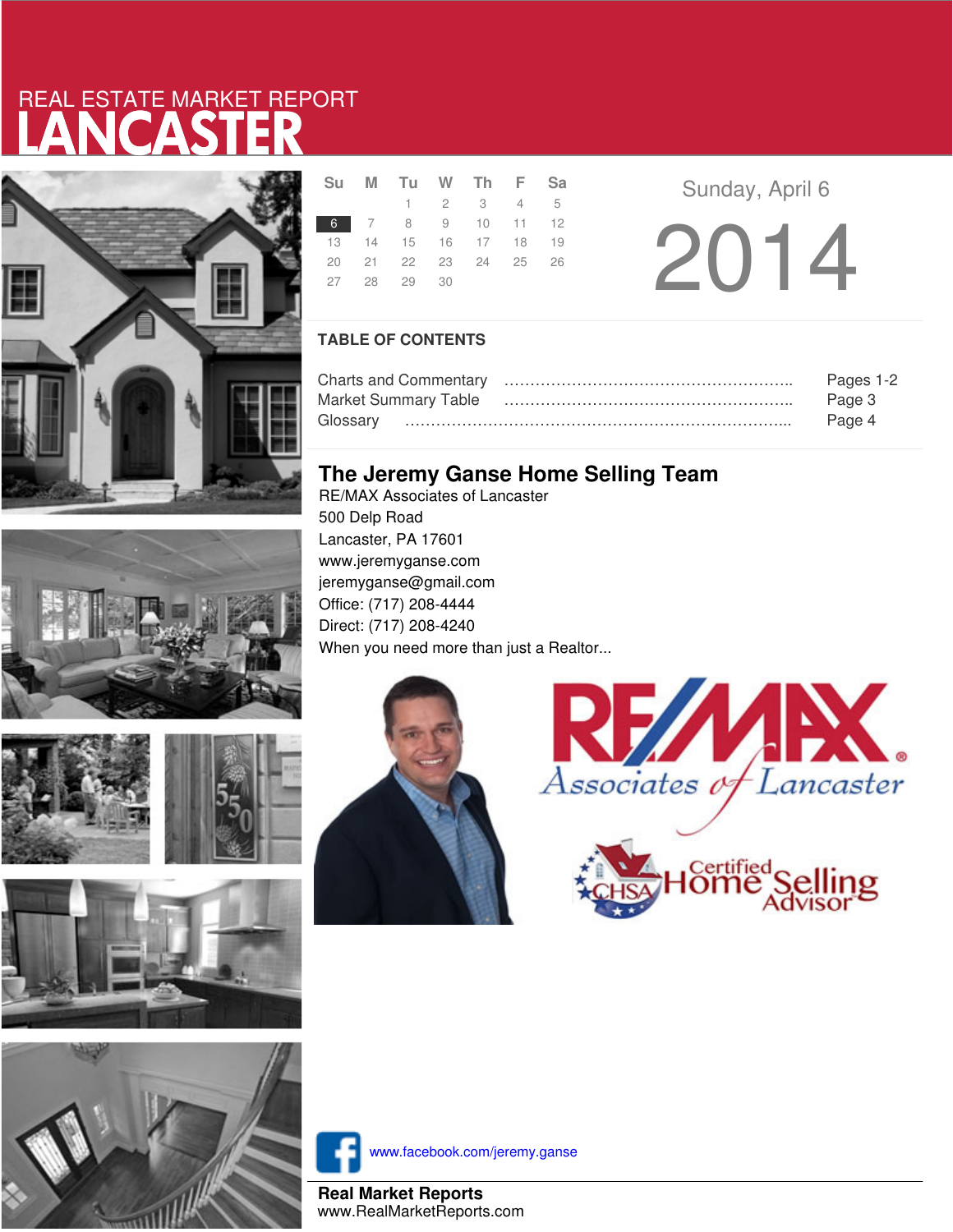

Sunday, April 6, 2014

## The Jeremy Ganse Home Selling Team

jeremyganse@gmail.com RE/MAX Associates of Lancaster Office: (717) 208-4444

at the real estate market. Currently there are 802 sales pending in the market overall, leaving 2353 listings still for sale. The resulting pending ratio is 25.4% (802 divided by 3,155). So you might be asking yourself, that's great... but what exactly does it mean? I'm glad you asked! *Let's take a look*

The pending ratio indicates the supply & demand of the market. Specifically, a high ratio means that listings are in demand and quickly going to contract. Alternatively, a low ratio means there are not enough qualified buyers for the existing supply.

**"Current inventory is described as mildly active."**

Taking a closer look, we notice that the \$150K - \$200K price range has a relatively large number of contracts pending sale.

We also notice that the \$150K - \$200K price range has a relatively large inventory of properties for sale at 434 listings. The average list price (or asking price) for all properties in this market is \$250,521.





A total of 2049 contracts have closed in the last 6 months with an average sold price of \$187,013. Breaking it down, we notice that the \$150K - \$200K price range contains the highest number of sold listings.

Alternatively, a total of 1616 listings have failed to sell in that same period of time. Listings may fail to sell for many reasons such as being priced too high, having been inadequately marketed, the property was in poor condition, or perhaps the owner had second thoughts about selling at this particular time. The \$100K - \$150K price range has the highest number of off-market listings at 348 properties.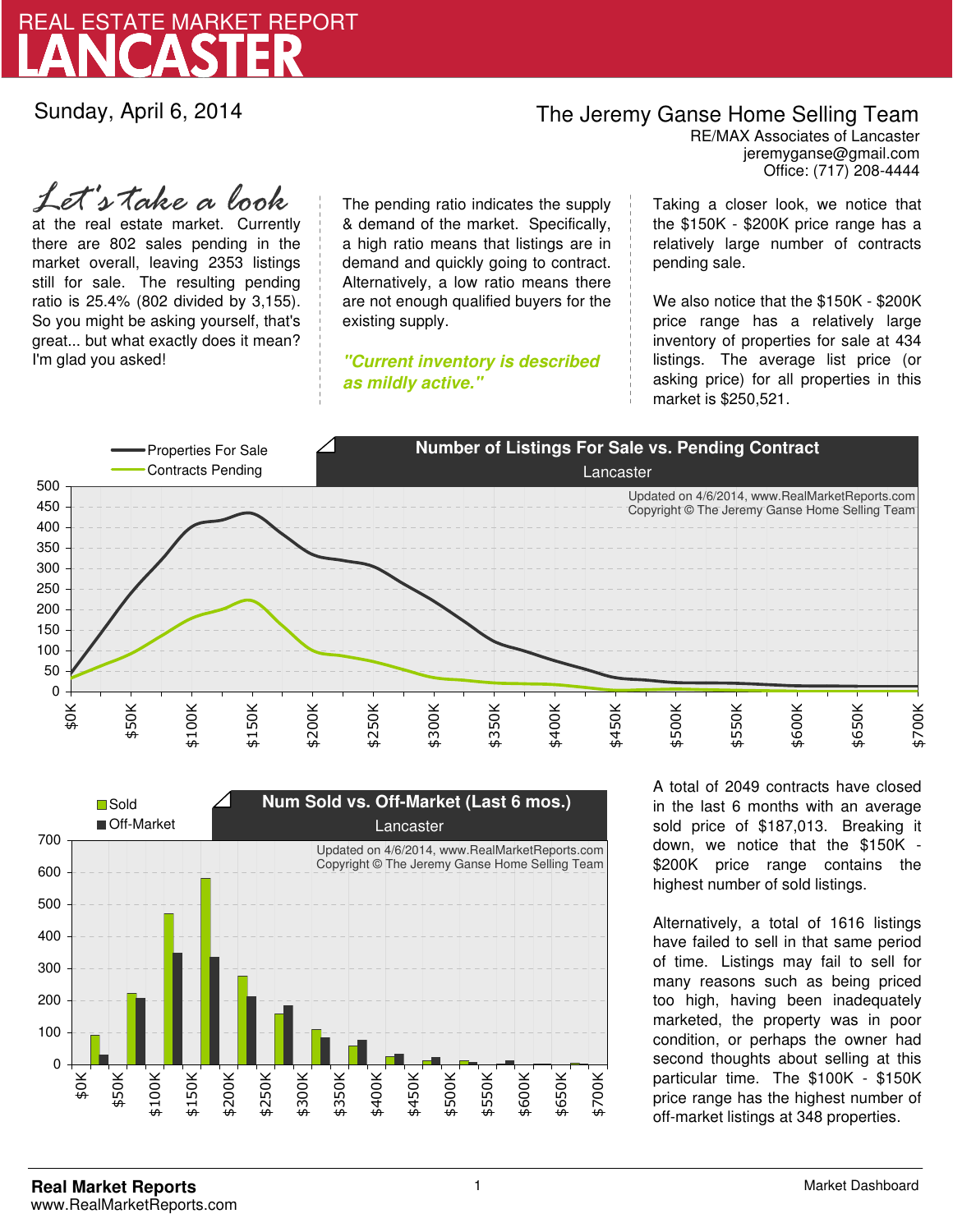# LANCASTER REAL ESTATE MARKET REPORT

Sunday, April 6, 2014

## The Jeremy Ganse Home Selling Team

jeremyganse@gmail.com RE/MAX Associates of Lancaster Office: (717) 208-4444

Looking at the chart to the right, you might be wondering why average days on market (DOM) is important. This is a useful measurement because it can help us to determine whether we are in a buyer's market (indicated by high DOM), or a seller's market (indicated by low DOM). Active listings (properties for sale) have been on the market for an average of 170 days.

Analysis of sold properties for the last six months reveals an average sold price of \$187,013 and 74 days on market. Notice that properties in the \$350K - \$400K price range have sold quickest over the last six months.

The recent history of sales can be seen in the two charts below. The average sold price for the last 30 days was \$178,554 with an average DOM of 79 days.

Since the recent DOM is greater than the average DOM for the last 6 months, it is a negative indicator for demand. It is always important to realize that real estate markets can fluctuate due to many factors, including shifting interest rates, the economy, or seasonal changes.



### **"The average list-to-sales ratio for this area is 97.1%."**

Ratios are simple ways to express the difference between two values such as list price and sold price. In our case, we typically use the list-to-sale ratio to determine the percentage of the final list price that the buyer ultimately paid. It is a very common method to help buyers decide how much to offer on a property.

Analysis of the absorption rate indicates an inventory of 6.9 months based on the last 6 months of sales. This estimate is often used to determine how long it would take to sell off the current inventory of properties if all conditions remained the same. It is significant to mention that this estimate does not take into consideration any additional properties that will come onto the market in the future.



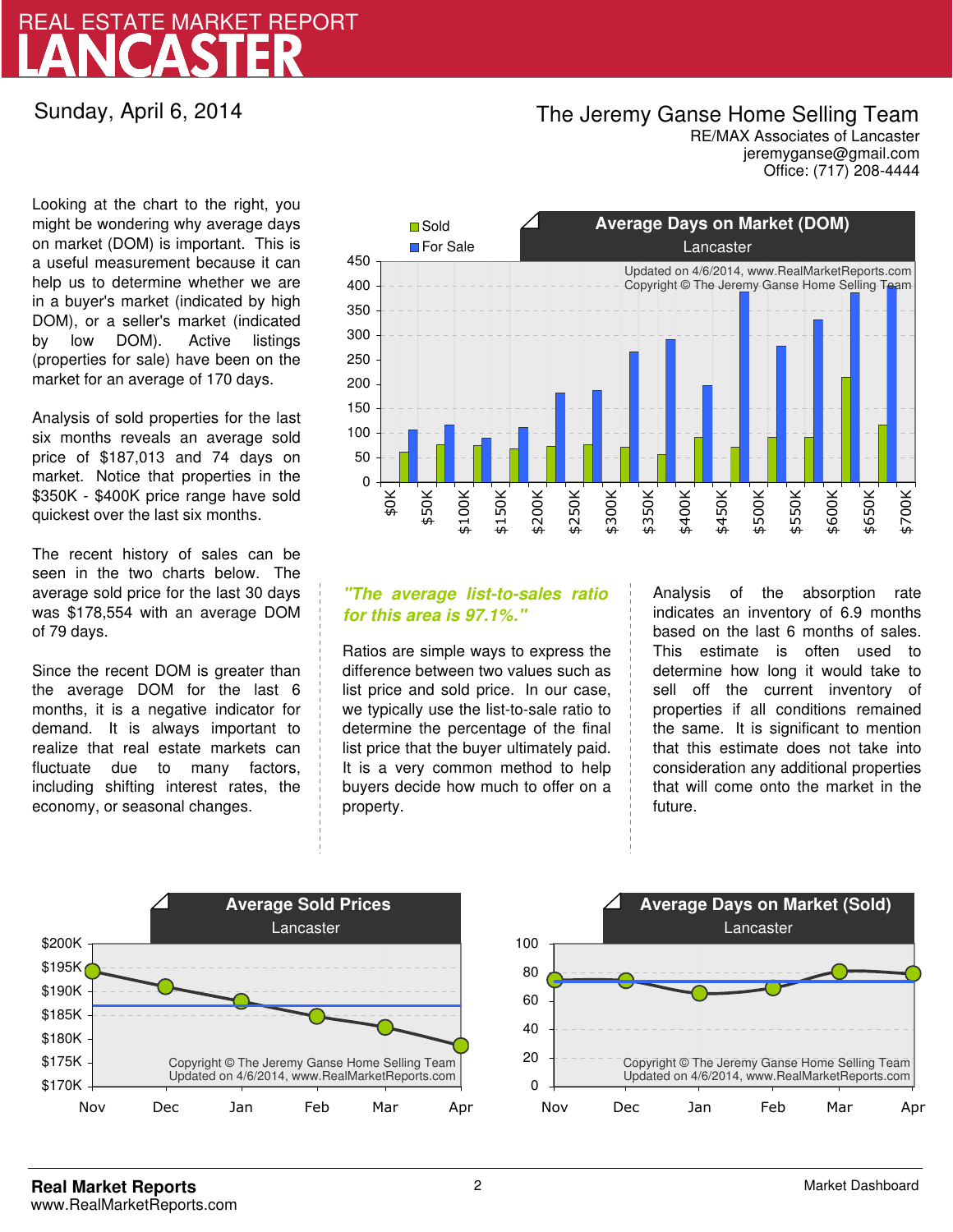# LANCASTER REAL ESTATE MARKET REPORT

Sunday, April 6, 2014

## The Jeremy Ganse Home Selling Team

jeremyganse@gmail.com RE/MAX Associates of Lancaster Office: (717) 208-4444

|                                    |                    | <b>Contracts Pending [2]</b> |                         |                   |                 | Off-Market in the Last 6 Months [3] |                               |              |            |                   |                   | <b>Absorption Rate</b> |  |              |      |
|------------------------------------|--------------------|------------------------------|-------------------------|-------------------|-----------------|-------------------------------------|-------------------------------|--------------|------------|-------------------|-------------------|------------------------|--|--------------|------|
|                                    |                    |                              | For Sale <sup>[1]</sup> |                   |                 |                                     | Sold in the Last 6 Months [4] |              |            |                   |                   |                        |  |              |      |
|                                    | <b>Price Range</b> | Total                        | Avg                     | Avg               | Total           | Pending                             | <b>Total</b>                  | <b>Total</b> | Avg        | Avg Orig          | Avg               | Avg                    |  | List to      | Mos. |
| Min.                               | Max.               | <b>Num</b>                   | <b>DOM</b>              | <b>List Price</b> | <b>Num</b>      | Ratio                               | <b>Num</b>                    | <b>Num</b>   | <b>DOM</b> | <b>List Price</b> | <b>List Price</b> | <b>Sold Price</b>      |  | <b>Sales</b> |      |
| \$0                                | \$49,999           | 44                           | 107                     | \$41,742          | 33              | 42.9%                               | 30                            | 93           | 62         |                   | \$38,928          | \$35,479               |  | 91.1%        | 2.8  |
| \$50,000                           | \$99,999           | 240                          | 117                     | \$78,563          | 93              | 27.9%                               | 208                           | 222          | 78         |                   | \$83,552          | \$77,930               |  | 93.3%        | 6.5  |
| \$100,000                          | \$149,999          | 401                          | 90                      | \$128,633         | 179             | 30.9%                               | 348                           | 473          | 75         |                   | \$131,322         | \$127,563              |  | 97.1%        | 5.1  |
| \$150,000                          | \$199,999          | 434                          | 113                     | \$177,967         | 222             | 33.8%                               | 337                           | 583          | 69         |                   | \$176,497         | \$172,833              |  | 97.9%        | 4.5  |
| \$200,000                          | \$249,999          | 334                          | 183                     | \$227,040         | 101             | 23.2%                               | 214                           | 278          | 73         |                   | \$226,290         | \$221,480              |  | 97.9%        | 7.2  |
| \$250,000                          | \$299,999          | 305                          | 188                     | \$275,756         | 74              | 19.5%                               | 185                           | 159          | 78         |                   | \$279,860         | \$273,658              |  | 97.8%        | 11.5 |
| \$300,000                          | \$349,999          | 221                          | 267                     | \$328,169         | 35              | 13.7%                               | 86                            | 110          | 73         |                   | \$328,498         | \$321,913              |  | 98.0%        | 12.1 |
| \$350,000                          | \$399,999          | 123                          | 292                     | \$376,155         | 22              | 15.2%                               | 78                            | 60           | 57         |                   | \$377,849         | \$369,708              |  | 97.8%        | 12.3 |
| \$400,000                          | \$449,999          | 76                           | 198                     | \$426,573         | 18              | 19.1%                               | 35                            | 25           | 93         |                   | \$433,436         | \$418,893              |  | 96.6%        | 18.2 |
| \$450,000                          | \$499,999          | 35                           | 388                     | \$479,877         | 4               | 10.3%                               | 24                            | 12           | 73         | ä,                | \$476,713         | \$466,363              |  | 97.8%        | 17.5 |
| \$500,000                          | \$549,999          | 23                           | 278                     | \$525,871         | $\overline{7}$  | 23.3%                               | 8                             | 13           | 92         |                   | \$557,473         | \$526,069              |  | 94.4%        | 10.6 |
| \$550,000                          | \$599,999          | 21                           | 332                     | \$578,408         | $\overline{4}$  | 16.0%                               | 13                            | 3            | 92         |                   | \$618,267         | \$571,500              |  | 92.4%        | 42.0 |
| \$600,000                          | \$649,999          | 15                           | 388                     | \$635,560         | $\overline{2}$  | 11.8%                               | $\overline{\mathbf{4}}$       | 3            | 214        |                   | \$643,100         | \$618,300              |  | 96.1%        | 30.0 |
| \$650,000                          | \$699,999          | 14                           | 401                     | \$683,400         | $\overline{c}$  | 12.5%                               | 4                             | 4            | 118        |                   | \$680,000         | \$666,250              |  | 98.0%        | 21.0 |
| \$700,000                          | $+$                | 67                           | 218                     | \$1,025,049       | $6\phantom{.}6$ | 8.2%                                | 42                            | 11           | 204        |                   | \$976,761         | \$879,418              |  | 90.0%        | 36.5 |
| <b>Market Summary &gt;&gt;&gt;</b> |                    | 2,353                        | 170                     | \$250,521         | 802             | 25.4%                               | 1,616                         | 2,049        | 74         |                   | \$192,507         | \$187,013              |  | 97.1%        | 6.9  |

Status = [1] A; [2] P; [3] E, L, W; [4] C

County = Lancaster

1

Property Type = Residential/Farm

Date Range = 10/06/2013 to 04/06/2014 Date But not guaranteed.